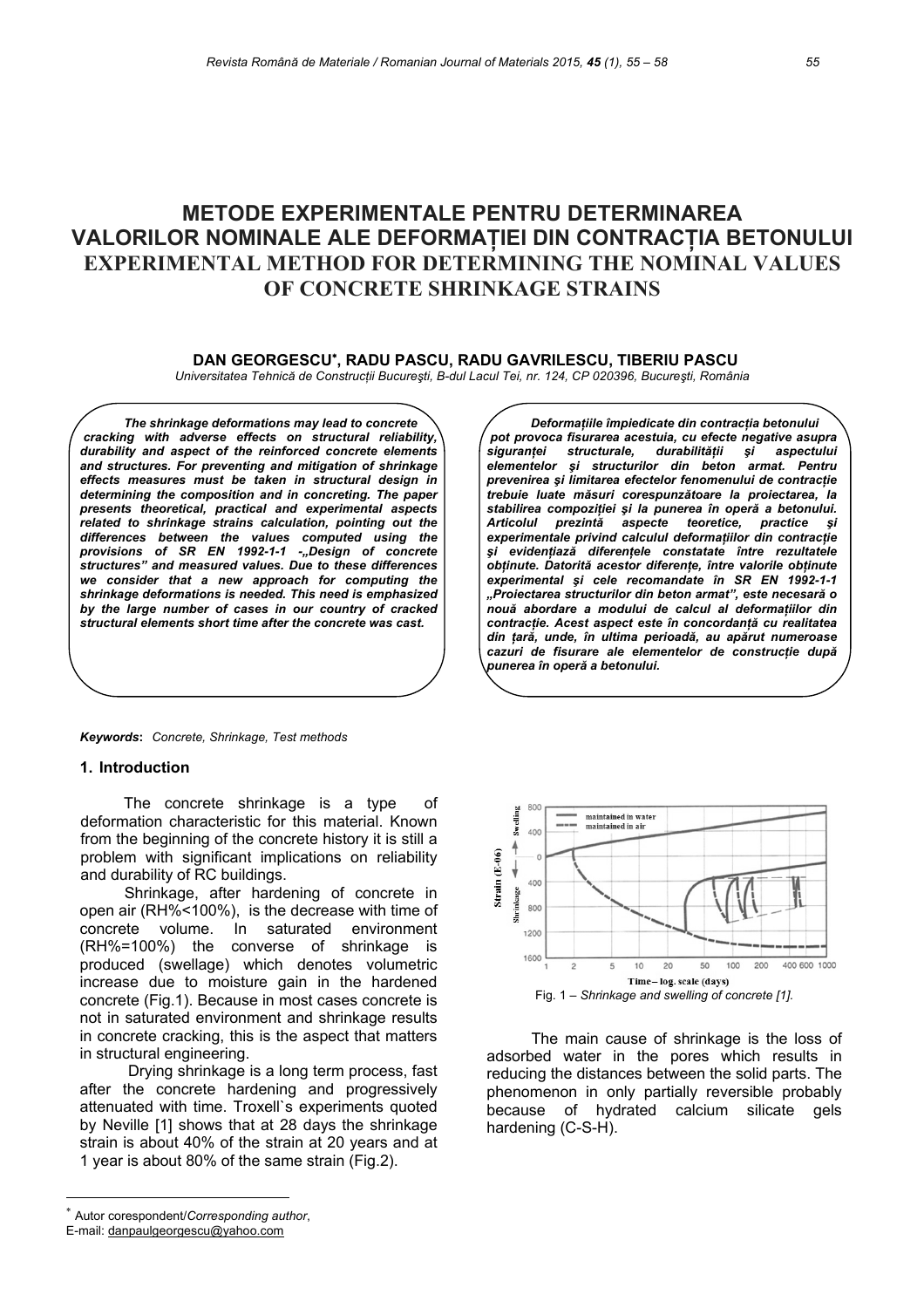

Fig. 2 - Shrinkage time-history [1]

# 2. Factors affecting shrinkage

The shrinkage is produced in hydrated cement paste. The main factors affecting are:

Cement and water content: the shrinkage increases with the cement content and watercement ratio. For concrete with the same composition, that with lower workability (smaller water-cement ratio) will have lesser shrinkage strains

Type of cement: some studies suggest that the Portland Cement (CEM I) characteristics have a minor influence o shrinkage (a large shrinkage strain of the cement paste doen not mean, in every cases, a large shrinkage strain of the concrete).

Additions materials and admixtures: the presence of mineral additions materials has the tendency to increase the proportions of fine pores in the hydrated cement paste and the loss of water from the pores is the main cause of shrinkage. Addition materials as fly ash and blast-furnace slag enhances shrinkage: blended in high proportions in the cement paste they may enhance the shrinkage strains with more of 60%. Admixtures as superplasticizers (high-range) water-reducing admixtures) may induce an increase of the shrinkage with 10÷20%. Retarding admixtures can produce plastic shrinkage resulting in cracks.

Environmental humidity: the shrinkage increases with the decrease of humidity because this accelerates the water draining out from pores.

Element geometry: the speed of drying depends on the length of the path, the water must travel out. The ratio between the sectional area and the element perimeter in contact with the air called "mean radius" is a good indicator in this direction.

The reinforcement: in accordance with [1] the presence of steel reinforcement reduces the shrinkage strains with more than 30%.

Aggregates, dimensions and grading: proportionated blends correctly of using aggregates results in obtaining a concrete with less cement and thus with less shrinkage. A smaller

shrinkage strain can be obtained, also, by usig gradings with bigger dimensions of the particle. Using aggregates of expanded shale results in shrinkage strains 30% bigger than using normal aggregate.

Modulus of elaticity of aggregates: more stiff aggregates hamper the concrete deformation. The shrinkage strains will be smaller but the interior stress increases all together with the risk of concrete cracking.

### 3. Experimental determination of shrinkage deformation

Romania, unrestrained In shrinkage deformations are experimentally determined according with the provisions of Romanian code SR2833:2009 - Tests on concretes. Determination of the axial shrinkage of hardened concrete [2]. The tests can highlight the influence of various composition factors on this deformation, inclusively using various type of cement.

In our case for determining the axial shrinkage in laboratory, prisms of 100x100x500 mm were used (Fig.3).



Fig. 3 - Concrete prism

The benchmarks position, the methodology and the interpretation of results were in accordance with the provisions of section " Method using the Graf device" from SR 2883-2009 [2].

Using the same type of cement (CEM II/A 42.5) a large number of prisms were cast (Fig. 4). From the same batch of fresh concrete. cubic specimens were made, in order to determine the compressive strength of concrete.



Fig. 4 - Concrete prisms for determination of the axial shrinkage.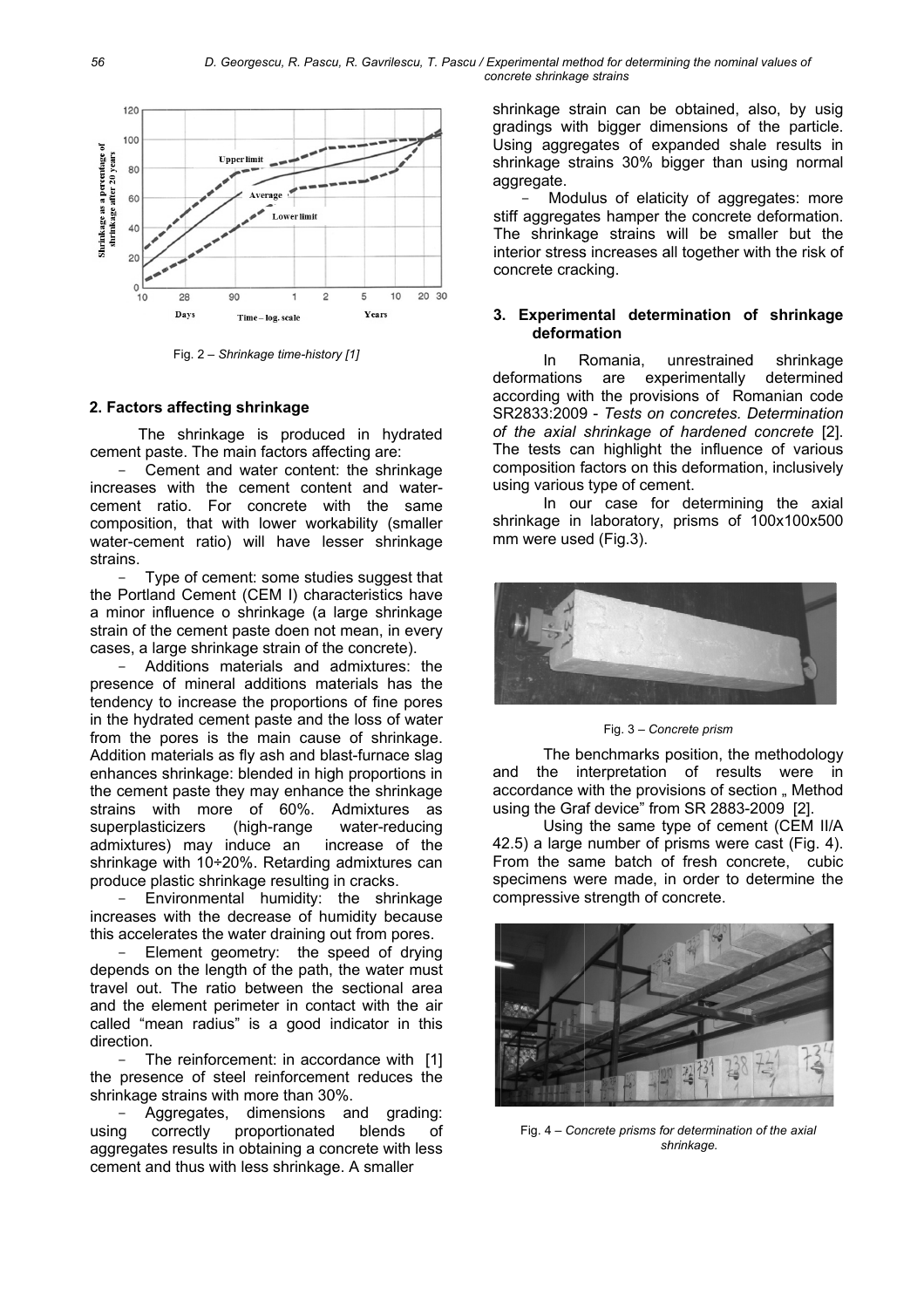#### **4. Calculation of shrinkage strain according to code SR EN 1992-1-1**

In SR EN 1992-1-1 [3, 4] the total shrinkage strain is composed of two components, the autogenous shrinkade strain (develops mostly in the early days after casting) and the drying shrinkage which develops slowly in time. Thus, the total shrinkage strain is:

$$
\varepsilon_{cs} = \varepsilon_{cd} + \varepsilon_{ca} \tag{1}
$$

where:

 $\varepsilon$ <sub>ss</sub> - is the total shrinkage strain

 $\varepsilon_{cd}$  - is the drying shrinkage strain

 $\varepsilon_{ca}$  - is the autogenous shrinkage strain

The final value of the drying shrinkage strain:

$$
\varepsilon_{cd,\infty} = k_h \cdot \varepsilon_{cd,0} \tag{2}
$$

$$
\varepsilon_{cd,t} = \beta_{ds}(t,t_s) \cdot k_h \cdot \varepsilon_{cd,0}
$$
 (3)

where :

 $\varepsilon_{cd}$   $\sim$  final value of the drying shrinkage strain

 $\varepsilon_{c}$  *c<sub>d</sub> t* - value of the drying shrinkage strain at  $\pi$ , *t*<sup>"</sup>, days

 $k_{\iota}$ - coefficient function of the element dimensions (Table 1), with values function of the mean radius  $h_0$ :

$$
h_0 = 2A_c/u \tag{4}
$$

Where:

A<sub>c</sub> - concrete section area

*u* - perimeter of that part of the cross section which is exposed to drying

**Table 1** 

| Values for $k_h$ in Expression (2) and (3) |      |  |  |  |
|--------------------------------------------|------|--|--|--|
| h۵                                         | Kь   |  |  |  |
| 100                                        | 1.00 |  |  |  |
| 200                                        | 0.85 |  |  |  |
| 300                                        | 0.75 |  |  |  |
| ≥500                                       | 0.70 |  |  |  |

 $\beta_{\mu}$   $(t, t_{\mu})$  - coefficient function of time and of mean radius  $h_0$ :

$$
\beta_{ds}(t,t_s) = \frac{(t-t_s)}{(t-t_s) + 0.04\sqrt{h_0^3}}
$$
(5)

where:

*t-* the age of the concrete at the moment considered

*ts* - the age of the concrete in days at the beginning of drying shrinkage

 $\varepsilon_{cd,0}$  - basic drying shrinkage strain (Annex B - SR) EN 1992-1-1 [3, 4]):

$$
\varepsilon_{cd,0} = 0.85 \cdot \left[ \left( 220 + 110 \cdot \alpha_{ds1} \right) \cdot e^{-\alpha_{ds2} \cdot \frac{fcm}{fcm0}} \right] \cdot 10^{-6} \cdot \beta_{RH} \tag{6}
$$

where:

 $\alpha_{ds1}$  - coefficient which depends on the type of cement:

= 3.00 for cement class S

= 4.00 for cement class N

= 6.00 for cement class R

 $\alpha_{ds2}$ - coefficient which depends on the type of cement:

= 0.13 for cement class S

= 0.12 for cement class N

= 0.11 for cement class R

*f<sub>cm</sub>* - the mean compressive strength

$$
f_{_{\textit{cmo}}} = 10 \text{ Mpa}
$$

 $\beta_{\scriptscriptstyle RH}$  - coefficient function of relative humidity:

$$
\beta_{RH} = 1.55 \left[ 1 - \left( \frac{RH}{RH_0} \right)^3 \right] \tag{7}
$$

where:

*RH* - ambient relative humidity (%)

 $RH_{0}$  - 100%

For concrete with age less than 28 days the compressive strength (*fcm*) is calculated according to SR EN 1992-1-1 with:

$$
f_{cm}(t) = \beta_{cc}(t) \cdot f_{cm}
$$
 (8)

where:

 $f_{cm}(t)$  - mean compressive strength at age *t*, (in days)

*cm f* - mean compressive strength, according to tablei 3.1 in SR EN 1992-1-1 [3, 4]

 $\beta_{cc}(t)$  - coefficient function of concrete age at time *t* (days):

$$
\beta_{RH} = e^{\int s \left[1 - \left(\frac{28}{t}\right)^{0.5}\right]}
$$
(9)

where: